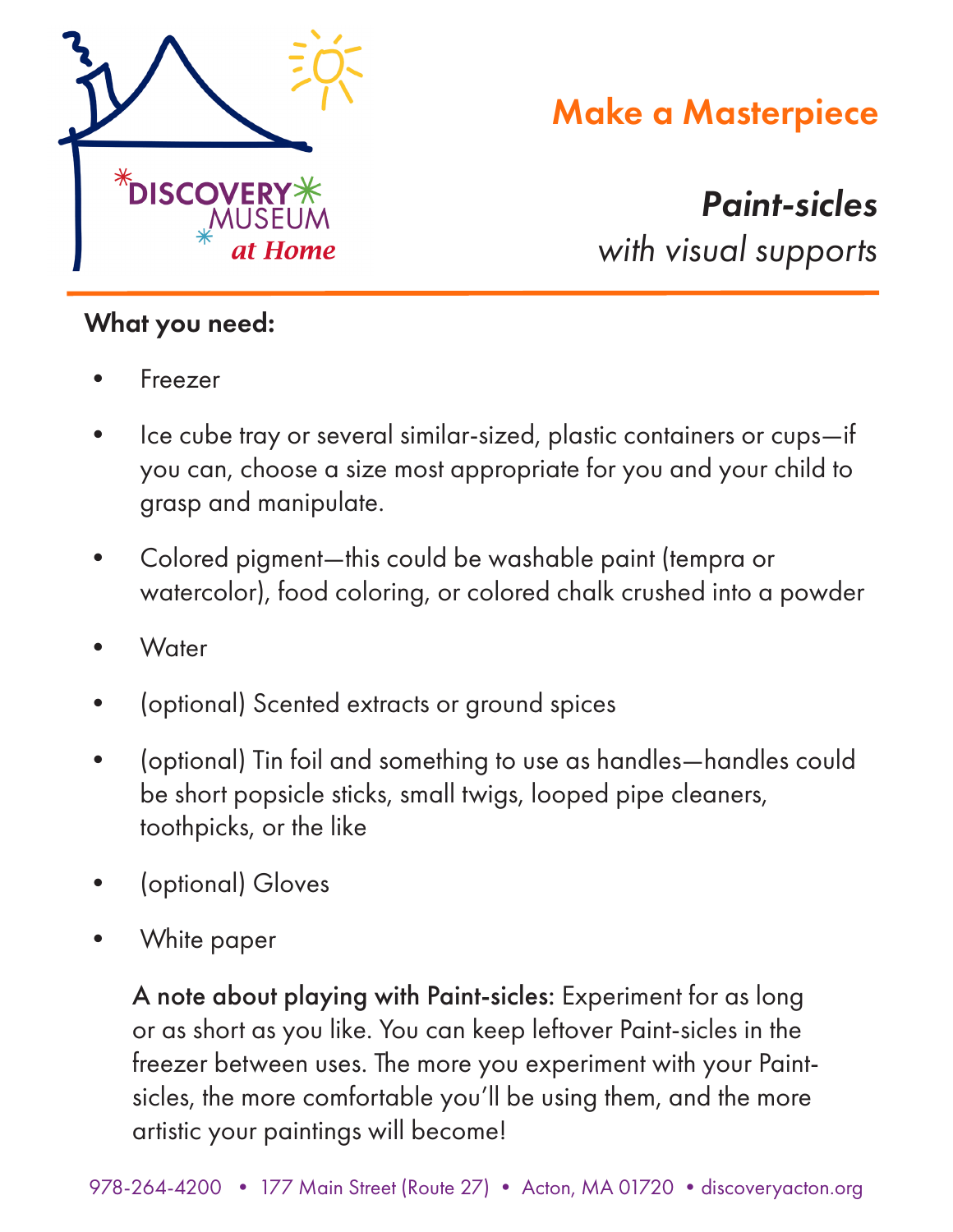# What you do:

### Part 1: Preparing the Paint-sicles

| 1.       | Gather your materials.                                                                                                                                                                                                                                   |
|----------|----------------------------------------------------------------------------------------------------------------------------------------------------------------------------------------------------------------------------------------------------------|
| 2.       | Place some colored pigment in each<br>small container or section of your ice<br>cube tray.                                                                                                                                                               |
| 3.       | Mix a little water into your colored<br>pigment, being careful not to dilute<br>the color too much. Paint-sicles work<br>best when they are deeply colored<br>and fully saturated.                                                                       |
|          | The exact ratio of pigment to water<br>will depend on the type of pigment<br>you use. It's okay to try different<br>amounts to see what works best for<br>you. That is part of the experiment!                                                           |
| Optional | It is optional to add a few drops<br>of scented extract or some ground<br>spice to the colored water for some<br>fragrance while you paint.<br>Keep in mind that some ground spices<br>will naturally add to or change the<br>color of your Paint-sicle. |